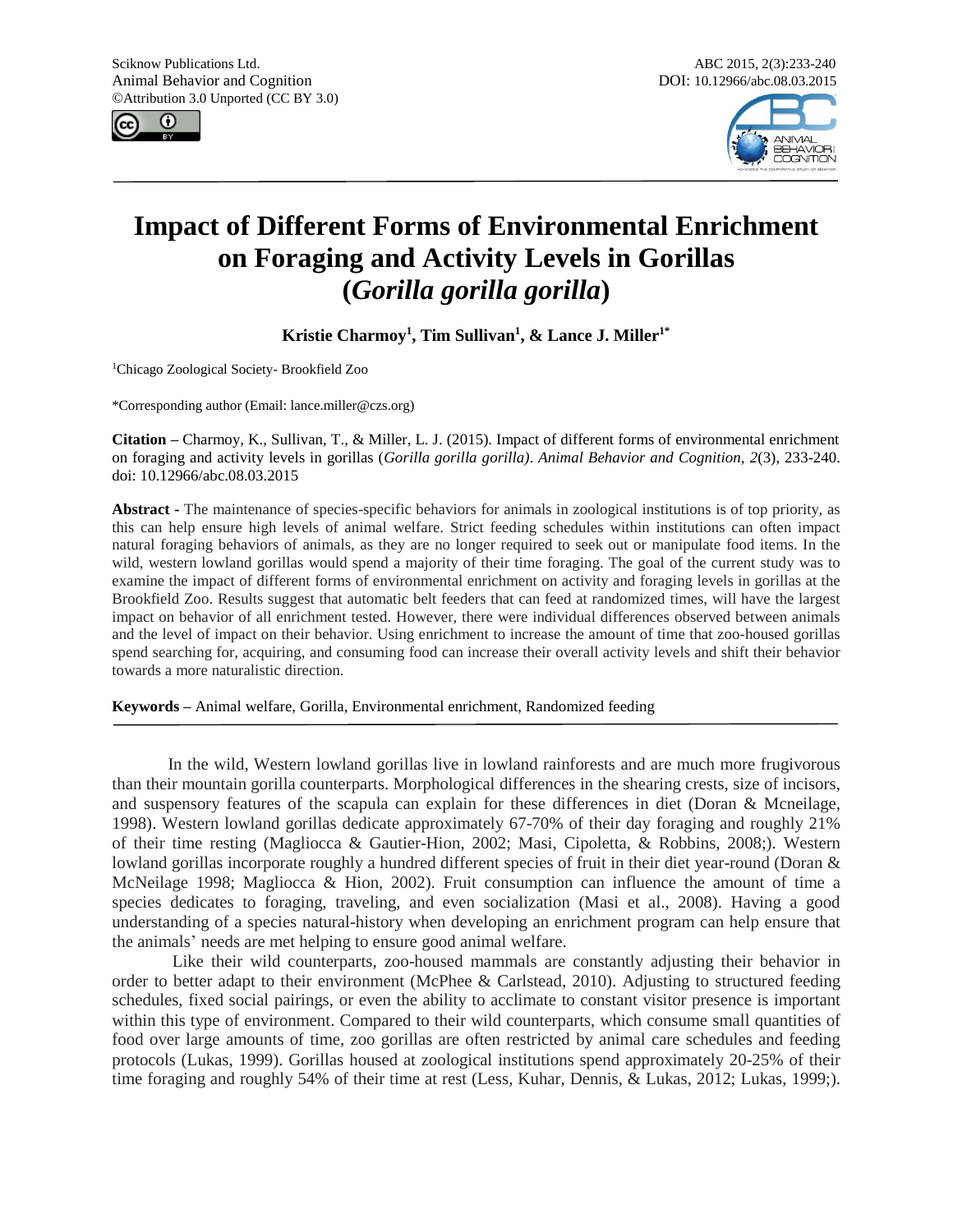Maintaining natural behaviors in animals is a top priority for zoos, as the presences of species-specific behaviors can be an indicator of good animal welfare (McPhee & Carlstead, 2010).

Dawkins (2004) proposes that animal welfare can be determined by answering two important questions: is the animal healthy and does the animal have what it wants? By using behavior as a means for gauging welfare, it provides a non-invasive look into an animals' choices and indicators of what they want (Dawkins, 2004). Though a gorilla in a zoological institution is provided with the necessary food and nourishment to survive, there still may be a motivation to forage and explore their environment. Providing environmental enrichment to increase behavioral diversity in zoo animals is one method in improving animal welfare (McPhee & Carlstead, 2010). Enrichment can typically be broken down into various categories, e.g., foraging, sensory, social, etc., based on goals and effects (Clark, 2011). These categories can often overlap and be used together in order to reach optimal stimulation and animal welfare.

In the wild, foraging is a process including the searching, acquiring, and consuming of food items. However, this process is often simplified in zoo settings, rarely requiring zoo animals to do more than simply consume (Hosey, 2005; McPhee & Carlstead, 2010). Modifications to an animal's feeding method, intended to increase foraging times, can increase activity levels and significantly shift behavior towards a more naturalistic direction (Hosey, 2005). Providing a variety of enrichment not only promotes natural behaviors, but allows for a healthier environment and for individual preference (Rooney & Sleeman, 1998). In order to achieve this, an enrichment program was developed to target species-specific behaviors, specifically foraging. The goal of the current study was to examine the impacts of different forms of environmental enrichment on the activity and foraging levels of gorillas.

# **Method**

## **Subjects**

The subjects included three adult female western lowland gorillas, G1 (26 years old), G2 (19), and G3 (10), and one adult silverback, G4 (34). G2 had a one year old infant that was not part of the study. The subjects inhabited an indoor exhibit between 10:00 and 17:00, approximately 6,400 ft². The exhibit contained a central elevated island, man-made trees and boulders, ropes, and a waterfall that flowed into a river. The gorillas were fed a morning meal on exhibit at 10:00, a mid-day meal of kale on exhibit at approximately 12:15, and were shifted off exhibit at 15:00 for roughly 10 min for a mid-day training session.

# **Enrichment Modification**

In addition to pre-existing environmental enrichment (e.g., nesting material, scattered diet, etc.), one new form of enrichment was introduced each week to the troop. Each week, starting September 15<sup>th</sup>, 2014, enrichment was introduced in varying degrees of difficulty and reward to encourage animals to continuously explore their exhibit. Each new treatment was added in addition to the previous weeks' treatment. Week (1) frozen blocks of koolaid or orange juice were placed inside an enrichment stump with various treats frozen inside, acting as a time released treat. Juice was frozen inside a 64 oz. polypropylene plastic container, with various dried treats (e.g., sunflower seeds, cheerios, and raisins). The frozen block was placed inside of the enrichment stump prior to the gorillas shifting onto exhibit. Week (2) keepers varied the times that gorillas were fed their mid-day kale as well as the time they were taken off exhibit for a short training session. Prior to week 2, the troop was provided kale at 12:15, at which time keepers would walk along the perimeter of the exhibit and throw allotted amount of kale to the gorillas. The troop was also taken off exhibit around 15:00, for a short husbandry-based training session. During week (2) keepers varied the time of kale-throw and exhibit shift to remove predictability, keepers were able to feed and/or shift animals between 11:00 and 15:00. This allowed for a large enough interval to remove predictability, but still allow for the animals to still be properly motivated to shift back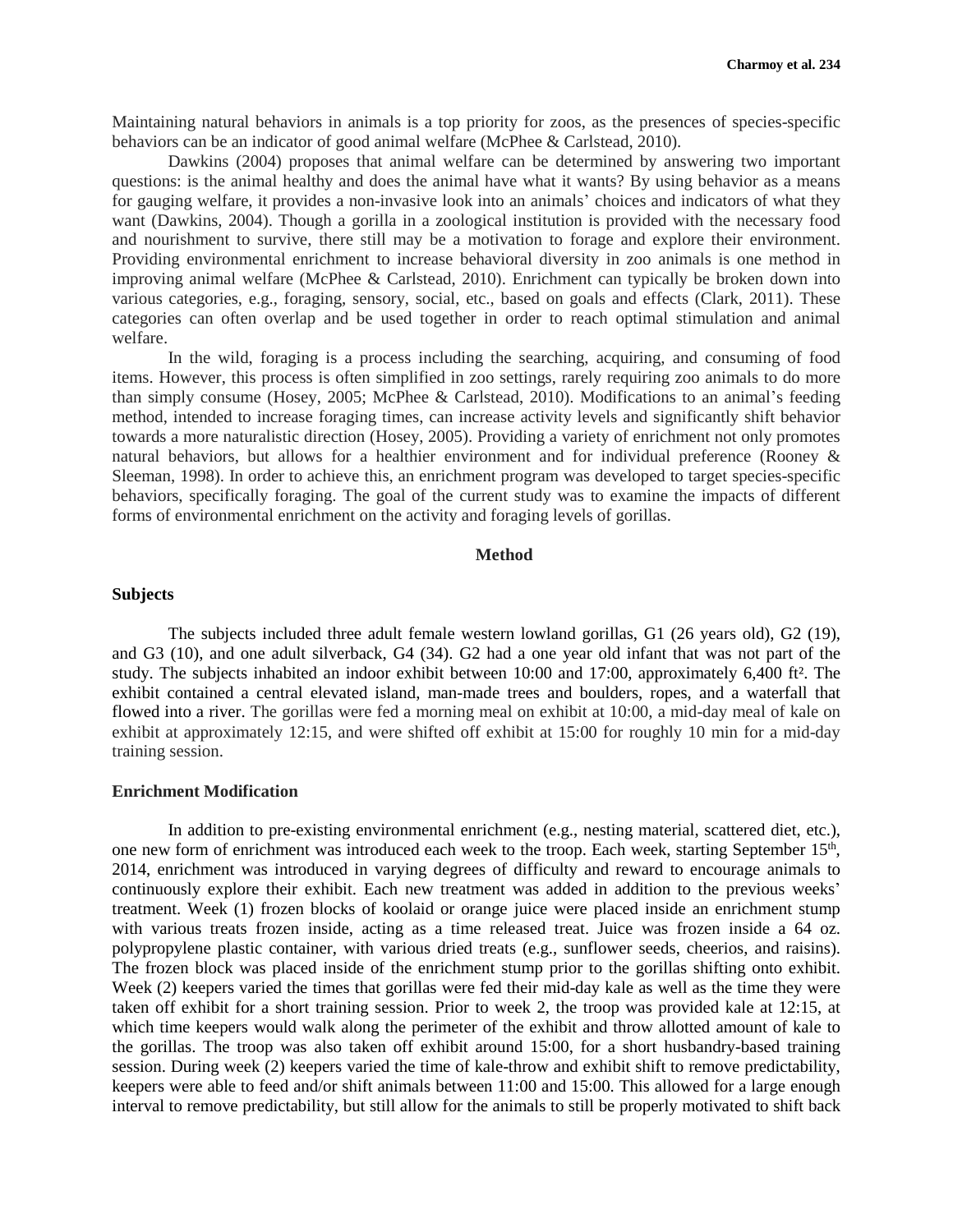off exhibit at 17:00. Week (3) an additional training session was added each day using training panels on exhibit. The gorilla training program operates under both the Chicago Zoological Society animal training guidelines as well as species-specific gorilla training protocols. All training is performed using positive reinforcement and utilized as a form of enrichment by providing cognitive stimulation as well as allowing animals' to aid in their own medical/husbandry management. Training sessions occur both on and off exhibit on a daily basis. Structured off-exhibit training includes one morning session and one mid-day session. Additional training sessions occurred between 11:00 and 15:00. Keepers utilized a small window panel located at the south end of the exhibit. The keeper would call for the troop. When a gorilla would approach the training panel, the keeper would ask for a behavior, and reward the gorilla with dried treats (e.g., raisins and peanuts). Week (4) two automatic belt feeders containing cardboard tubes with various treats inside were added to the exhibit. Automatic belt feeders were attached at the north and southwest end of the exhibit. The belt ran on a 12 hr timer, depositing tubes into the exhibit randomly throughout the day. Eight tubes were loaded into each automatic belt feeder prior to the troops' shift onto exhibit. The tubes contained dried treats (e.g., cheerios, raisins, sunflower seeds, hay, smeared peanut butter, and koolaid powder). In order to decrease predictability, some tubes were also left empty. Week (5) additional tubes were added to each automatic belt feeder, increasing from eight to twelve tubes per automatic belt feeder. The addition of scents to random tubes was also utilized. Scents used included Estee Lauder "cinnabar" and "pleasures" as well as Acqua di Parma "colonia." Week (6) included the addition of plastic bark-boards, made to look like natural tree bark, with drilled holes containing treats. Six barkboards were placed throughout the exhibit prior to the gorillas' initial shift onto exhibit. The boards were approximately 1ft x 2ft, each uniquely designed. The boards were constructed using ½in starboard, and the drilled holes ranged from approximately  $\frac{1}{2} - \frac{2}{2}$  diameter filled with either a smear of peanut butter or jam.

## **Observations and Analysis**

Behavior of the gorillas was recorded using instantaneous sampling (Altmann, 1974). Observations on each gorilla were conducted at one-minute intervals for a total of five minutes, between the hours of 10:00 – 16:00. Observations were recorded once an hour per animal, Monday through Friday. No two gorillas were observed at the same time. Observation times within each hour were generated at random using the random number generator in Microsoft Excel. Enrichment treatments introduced during this study were not provided on the weekends, however pre-existing enrichment was continued. In total, each gorilla was observed for 840 min throughout the six week period. Table 1 displays the ethogram used in the current study. All variables were created accounting for percentage of time visible and these included forage, active and abnormal. Percentage of time active included only species-specific active behaviors. Active behaviors included: foraging, locomotion, self-maintenance, solitary play, and social behaviors. All data were examined for normality. Differences in activity and foraging levels due to the environmental enrichment were examined using a Friedman's two-way analysis. Due to small sample size, Wilcoxon sign-rank tests to follow up for significant differences could not be utilized. An alpha value was set at  $p < 0.05$  for all statistical tests.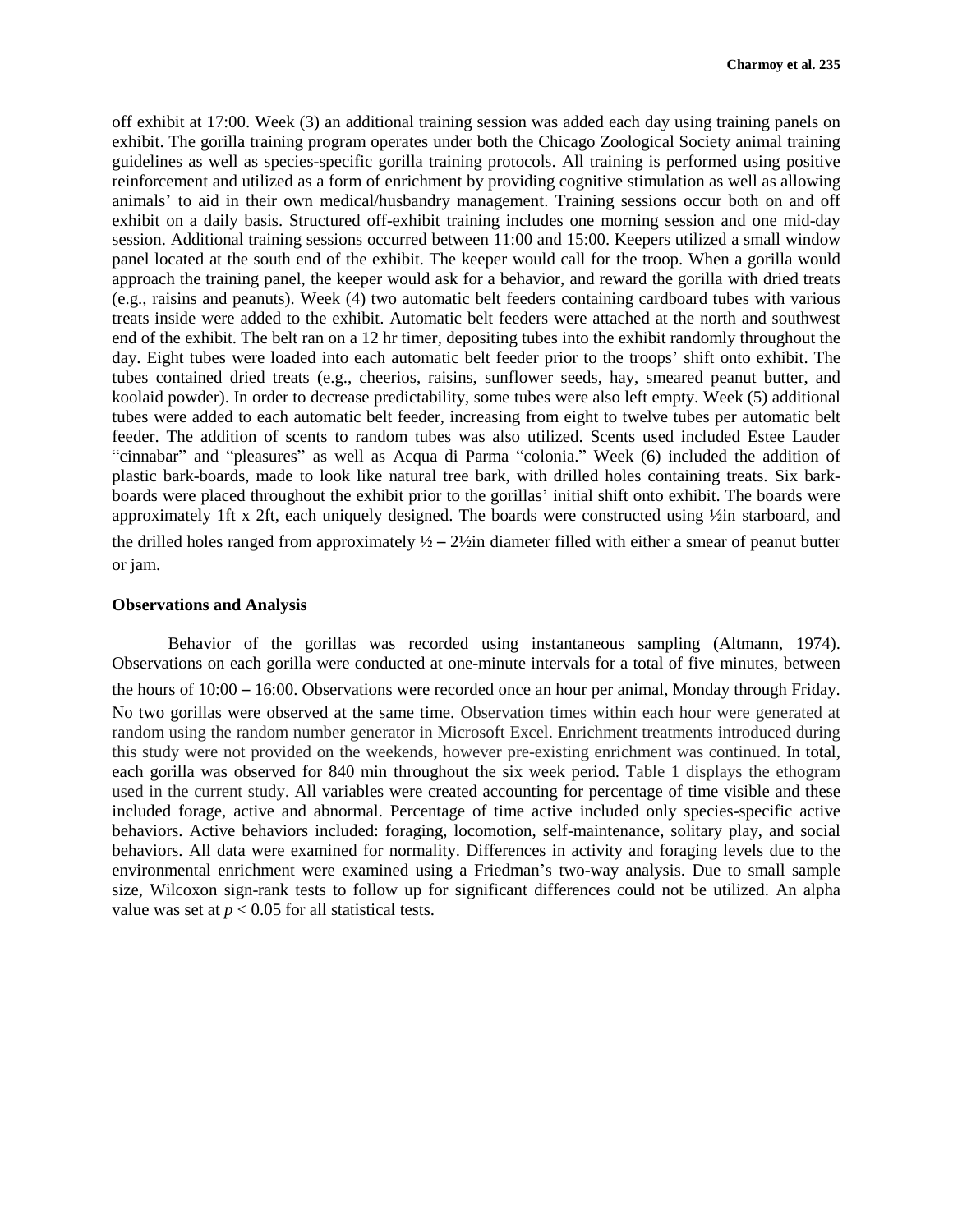| ×<br>۰, | v<br>M.<br>۰, |  |
|---------|---------------|--|

*Ethogram used for the Current Study*

| <b>Behavior</b>  | Definition                                                                                                                                                                                                                                                           |
|------------------|----------------------------------------------------------------------------------------------------------------------------------------------------------------------------------------------------------------------------------------------------------------------|
| Foraging         | Focal animal is actively engaged in acquiring or consumption of food. This included<br>food gathering, manipulating, licking, sucking, and the consumption of provided<br>food.                                                                                      |
| Locomotion       | Focal animal is moving actively on ground or climbing, not related to foraging.                                                                                                                                                                                      |
| Maintenance      | Focal animal is engaged in behaviors dedicated to self-care including self-grooming,<br>autopick, defecation and urination.                                                                                                                                          |
| Solitary Play    | Focal animal is engaged in behavior that seems to lack purpose or involving an<br>object including somersault, body roll, hand clap, and object play.                                                                                                                |
| Social Behaviors | Focal animal is involved in interaction with another gorilla including mother-infant<br>interactions, social groom, social play (e.g., wrestling, chasing), and aggressive acts<br>between animals (e.g., charging, displace, hit/slap, intimidation display, pull). |
| Inactive         | Focal animal is resting or sleeping and not engaged in any of the previous<br>behaviors.                                                                                                                                                                             |
| Abnormal         | Focal animal is engaged in regurgitation and reingestion, coprophagy, or ear-<br>covering.                                                                                                                                                                           |
| Not Visible      | Focal animal is not visible.                                                                                                                                                                                                                                         |

### **Results**

During the course of the six weeks, the troops' activity level ranged from 23.96% to 47.48% and troop foraging levels ranged from 8.15 to 27.87% (Figure 1). There was a significant difference in foraging and overall activity levels throughout the six weeks of the experiment (Activity:  $X^2 = 14.57$ ,  $N =$ 4,  $p < 0.05$ ; Foraging:  $X^2 = 15.14$ ,  $N = 4$ ,  $p < 0.05$ ). Activity levels were highest with the introduction of automatic belt feeders, automatic belt feeders with additional tubes and scents, and bark boards (46.40%, 47.48%, 47.37%). Similarly, foraging levels were also the highest with the presence of automatic belt feeders, automatic belt feeders with additional tubes and scents, and bark boards (27.87%, 23.37%, 22.24%). There were no significant differences found for abnormal behavior  $(X^2 = 2.619, N = 4, p = n.s.)$ which ranged between 2.18% and 4.31%.

Most of the gorillas followed the same general pattern of foraging and activity levels although individual differences exist. G3 activity levels were impacted the most and reached a high of 69.19% (25.6% increase) with the introduction of automatic belt feeders with additional tubes and scents (Figure 2). G4 was the second most impacted although his activity levels peaked at 46.9% (27.4% increase) with the introduction of bark-boards. Although G1 showed the second lowest increase in overall activity levels, she demonstrated the largest increase in foraging with a peak at 29.0% (18.0% increase) with the introduction of automatic belt feeders. G2 demonstrated the lowest change in foraging with a peak of 25.2% (9.9% increase) and lowest change in overall activity levels with a peak at 43.45% (10.35% increase) with the introduction of automatic belt feeders. Overall foraging and activity levels for all gorillas is displayed in Figures 3 and 4.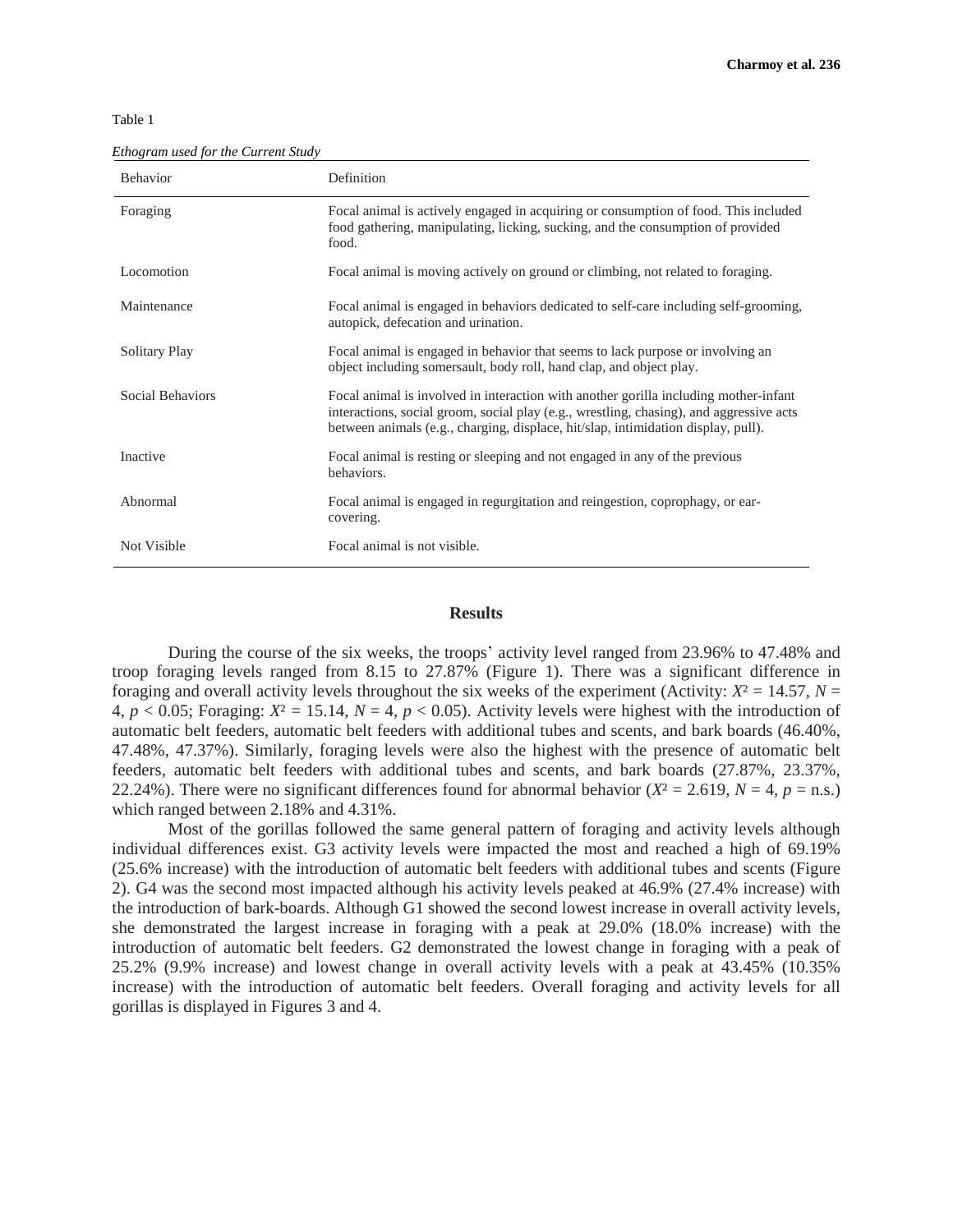

*Figure 1*. Weekly average foraging and activity levels throughout the study.



*Figure 2.* Daily activity levels of G1 as an example of gorillas daily activity throughout the study.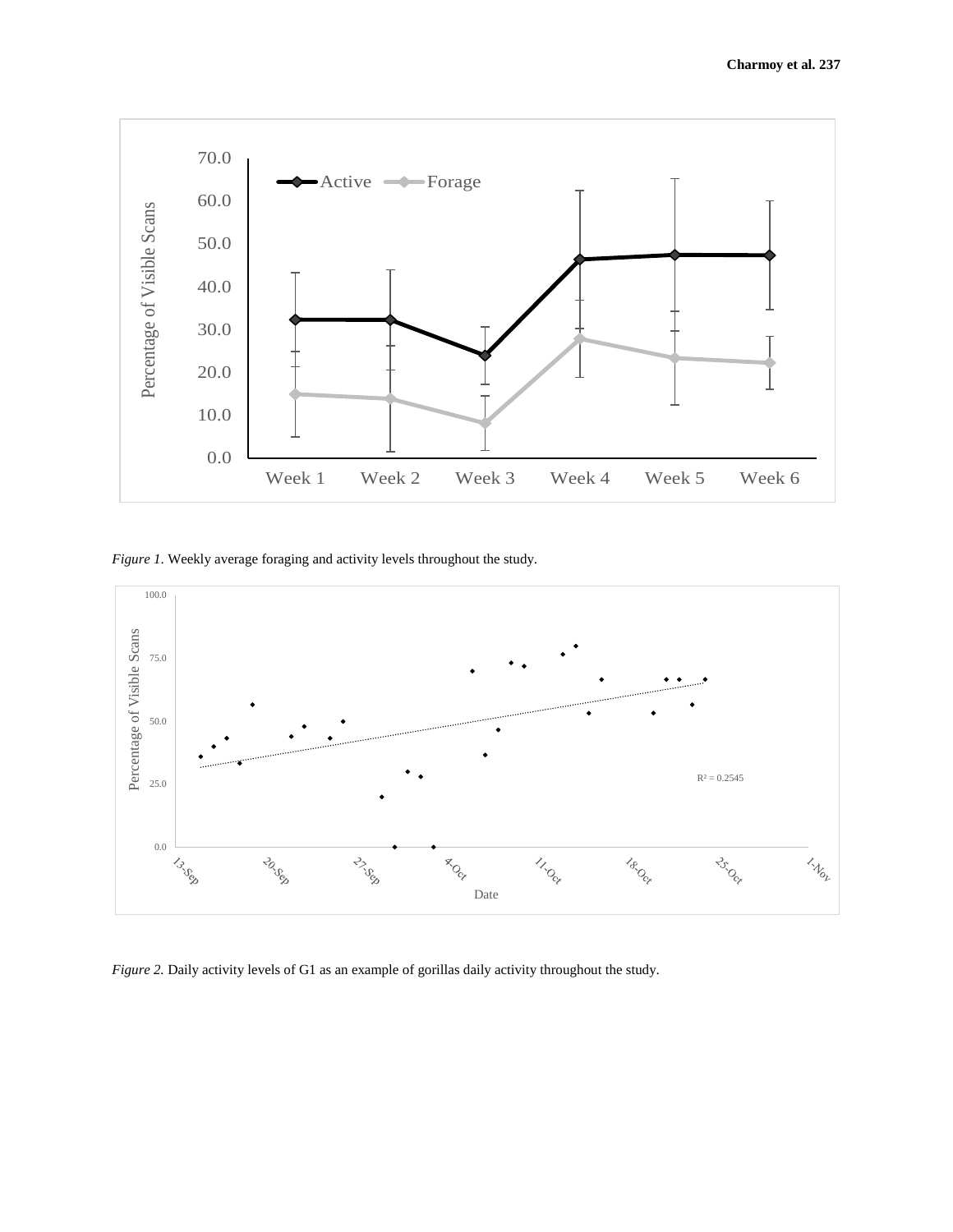

*Figure 3*. Individual weekly averages for foraging and activity levels throughout the study. Note. Entire bar equals the overall percentage of time spent active per week, black portion of bar includes only percentage of that time spent foraging per week.

#### **Discussion**

For this group of western lowland gorillas, various forms of environmental enrichment had a significant impact on their activity and foraging levels. With the addition of the automatic belt feeders there was the largest increase in average foraging and activity levels for the entire group. This is likely due to the unpredictability of the enrichment increasing the need to explore the environment in search of anything new. It has been suggested that the timing of enrichment can be as important as the type of enrichment (Kuczaj et al., 2002). By removing the predictability of fixed-feeding schedules and allowing for the troop to actively search for food throughout the day, it provides more opportunities for gorillas in zoological institutions to exhibit species-specific behaviors. In addition, to the randomization of time, the contents of the individual tubes deposited into the exhibit were also unknown, this added another level of unpredictability likely influencing the gorilla's behavior. However, as suggested by Watters, Miller, and Sullivan (2011), complete unpredictability of reward can be prove to have as little stimulation as complete predictability. Therefore it is possible the troop reached its threshold for activity levels with the introduction of the automatic belt feeder.

Individual differences were observed in activity and foraging levels likely due to a number of factors (e.g., type of enrichment, gender, dominance, infant, etc.). Variation in foraging times due to age and gender has been observed both within zoological institutions and the wild. Masi et al. (2009) observed that silverbacks spent approximately 20-30% less time foraging than adult females and were observed resting 15-23% more than adult females. These differences in foraging times were attributed to male dominance and the ability of higher ranking males to displace females from preferred feeding sites (Masi et al., 2009). Ryan, Proudfoot, and Fraser (2010) found similar results within animals in zoological institutions which is similar to the results in the current study. When food was distributed throughout the exhibit, it was observed that higher ranking animals (G2 and G4) were less able to monopolize food, thus increasing foraging opportunities for less dominant animals.

For example, the dominant silverback could guard a location of a bark board, the enrichment stump, or displace females from the training panel. This reasoning most likely explains why G1, the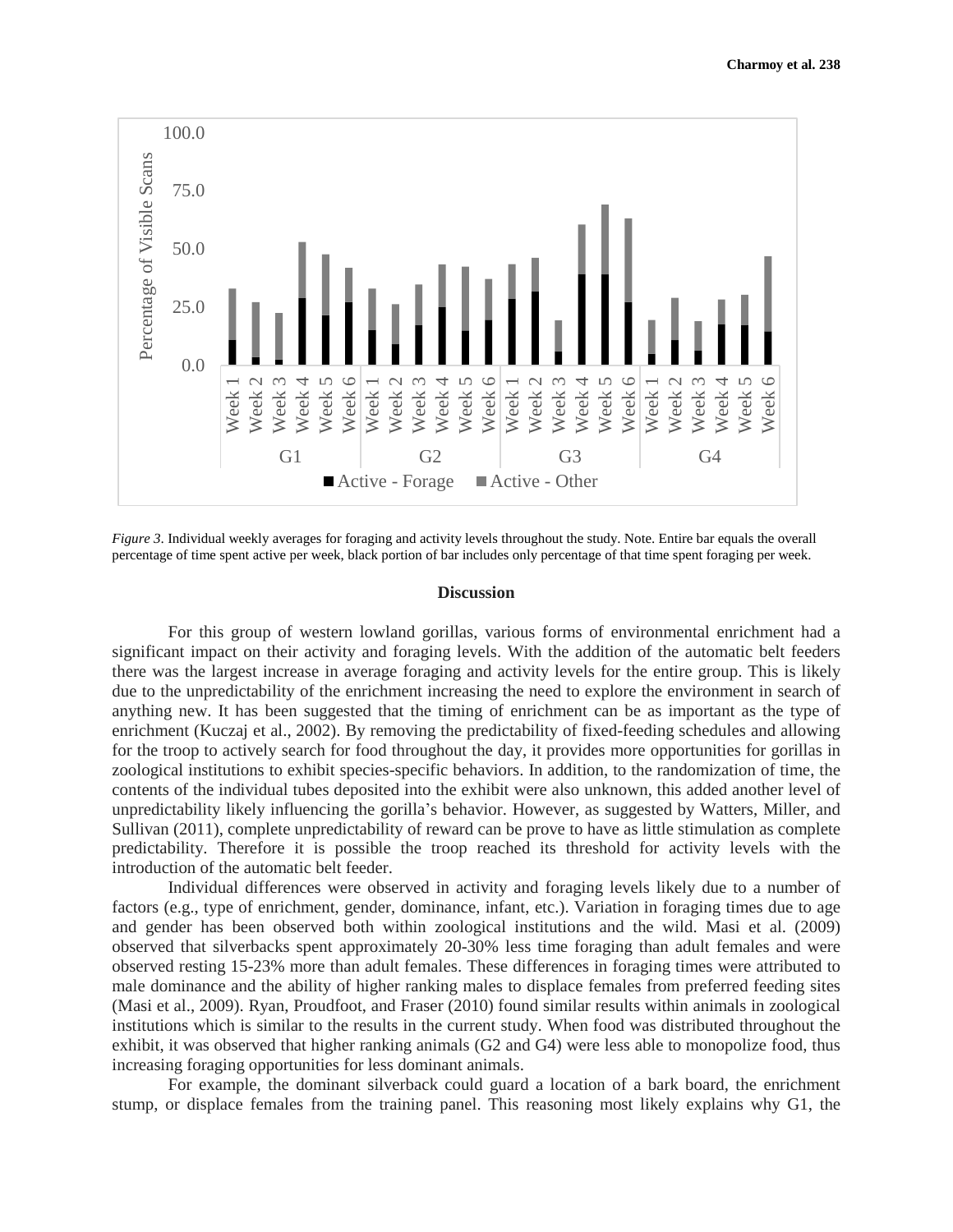lowest ranking female, was able to benefit most from the automatic belt feeders, which were distributed throughout the exhibit. Additionally, G2 was less likely to explore the environment while attending to her infant. Therefore, enrichment which was introduced in a singular location, was utilized most by higher ranking animals. The added training session had the largest impact on G2, the dominant female, and G4, the silverback, likely due to less dominant animals wanting to avoid the enclosed area where the training panel was located.

Overall, the results suggest that providing a variety of types of environmental enrichment to gorillas within a zoological facility can increase both foraging levels and overall activity levels. Providing more opportunities to search for and acquire food allows zoo animals the ability to exhibit certain speciesspecific behaviors at higher and more natural levels. Supplying a variety of enrichment including different types and timing, can help ensure every individual animal has an opportunity to benefit. This will in turn help to make sure that every individual within the environment has an opportunity to thrive. For future research it would be beneficial to examine the use of automatic belt feeders with other species as well as the impact of increased activity levels on overall welfare.

The main goal of zoos today has transformed from a means of entertainment to education and conservation (Clayton, Fraser, & Saunders, 2009; Reade & Waran, 1996). Animals engaged in naturalistic behaviors has been shown to promote positive visitor experiences and conservation-learning (Clayton et al., 2009). Ensuring that animals are engaged in species-specific behavior can help ensure visitors leave with the perception that the animals are well cared for as well as an interest in supporting zoological facilities (Miller, 2012).

#### **Acknowledgements**

We thank the entire Brookfield Zoo gorilla staff for their time and efforts. We would also like to thank Alejandro Grajal, Ph.D. and F. William Zeigler for their continued support and Jay Petersen, Craig Demitros, and Cherie Barone for their assistance in making this project possible.

#### **References**

- Altmann, J. (1974). Observational study of behavior: Sampling methods. *Behaviour*, *49*, 227–266.
- Clark, F. E. (2011). Great ape cognition and captive care: Can cognitive challenges enhance well-being? *Applied Animal Behaviour Science*, *135*(1), 1-12.
- Clayton, S., Fraser, J., & Saunders, C. D. (2009). Zoo experiences: Conversations, connections, and concern for animals. *Zoo Biology*, *28*, 377–397.
- Dawkins, M. S. (2004). Using behaviour to assess animal welfare. *Animal Welfare*. *13*, S3–S8.
- Doran, D. M., & Mcneilage, A. (1998). Gorilla ecology and behavior. *Evolutionary anthropology: Issues, news, and reviews*, *6*, 120–131.
- Hosey, G. R. (2005). How does the zoo environment affect the behaviour of captive primates? *Applied Animal Behaviour Science*, *90*, 107–129.
- Kuczaj, S., Lacinak, T., Fad, O., Trone, M., Solangi, M., & Ramos, J. (2002). Keeping environmental enrichment enriching. *International Journal of Comparative Psychology*, *15*, 125-137.
- Less, E. H., Kuhar, C. W., Dennis, P. M., & Lukas, K. E. (2012). Assessing inactivity in zoo gorillas using keeper ratings and behavioral data. *Applied Animal Behaviour Science*, *137*, 74–79.
- Lukas, K. E. (1999). A review of nutritional and motivational factors contributing to the performance of regurgitation and reingestion in captive lowland gorillas (*Gorilla gorilla gorilla*). *Applied Animal Behaviour Science*, *63,* 237–249.
- Magliocca, F., & Gautier-Hion, A. (2002). Mineral content as a basis for food selection by western lowland gorillas in a forest clearing. *American Journal of Primatology*, *57*, 67–77.
- Masi, S., Cipolletta, C., & Robbins, M. M. (2009). Western lowland gorillas (*Gorilla gorilla gorilla*) change their activity patterns in response to frugivory. *American Journal of Primatology*, *71*, 91–100.
- McPhee, M. E., & Carlstead, K. (2010). The importance of maintaining natural behaviors in captive mammals. In D. G. Kleiman, K. V. Thompson, & C. K. Baer (Eds.), *Wild mammals in captivity: Principles and techniques for zoo management*, 2nd ed. (pp. 303–313). Chicago: University of Chicago Press.